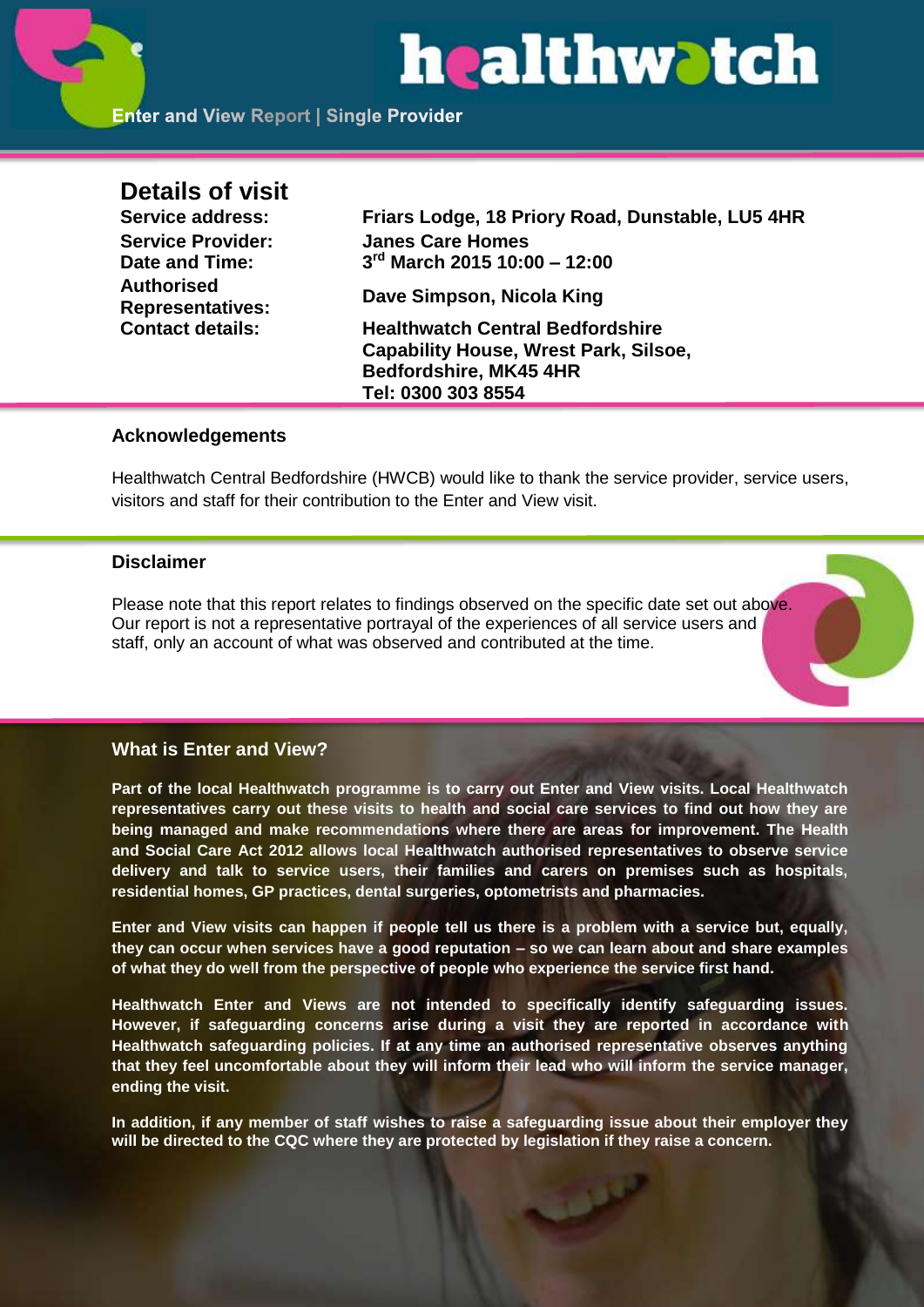# **Purpose of the visit**

- To engage with service users of care homes and understand how dignity is being respected in a care home environment;
- Identify examples of good working practice;
- Observe residents and relatives engaging with the staff and their surroundings;
- Consult with residents, relatives and staff about their experiences of the environment within the home and how care is delivered.

# **Strategic drivers**

- Care Quality Commission dignity and wellbeing strategy
- Care homes are a Local Healthwatch priority

#### **Methodology**

#### **This was an announced Enter and View visit.**

Representatives were pleased to see the Healthwatch Central Bedfordshire poster notifying residents and relatives of our visit clearly displayed within the building.

On arrival, representatives were met by the Manager, who gave representatives a verbal introduction regarding the home, its history, the number of beds and residents, staff etc.

Authorised representatives also approached residents at the care home to informally ask them about their experience of the home. However, HWCB representatives found this to be quite challenging due to the level of dementia suffered by the residents. Several family members and members of staff were also spoken to.

The authorised representatives explained to everyone spoken to why they were there and took notes.

After speaking with the residents and staff, on leaving, Healthwatch Central Bedfordshire leaflets were given to the Manager for distribution and display in the home.



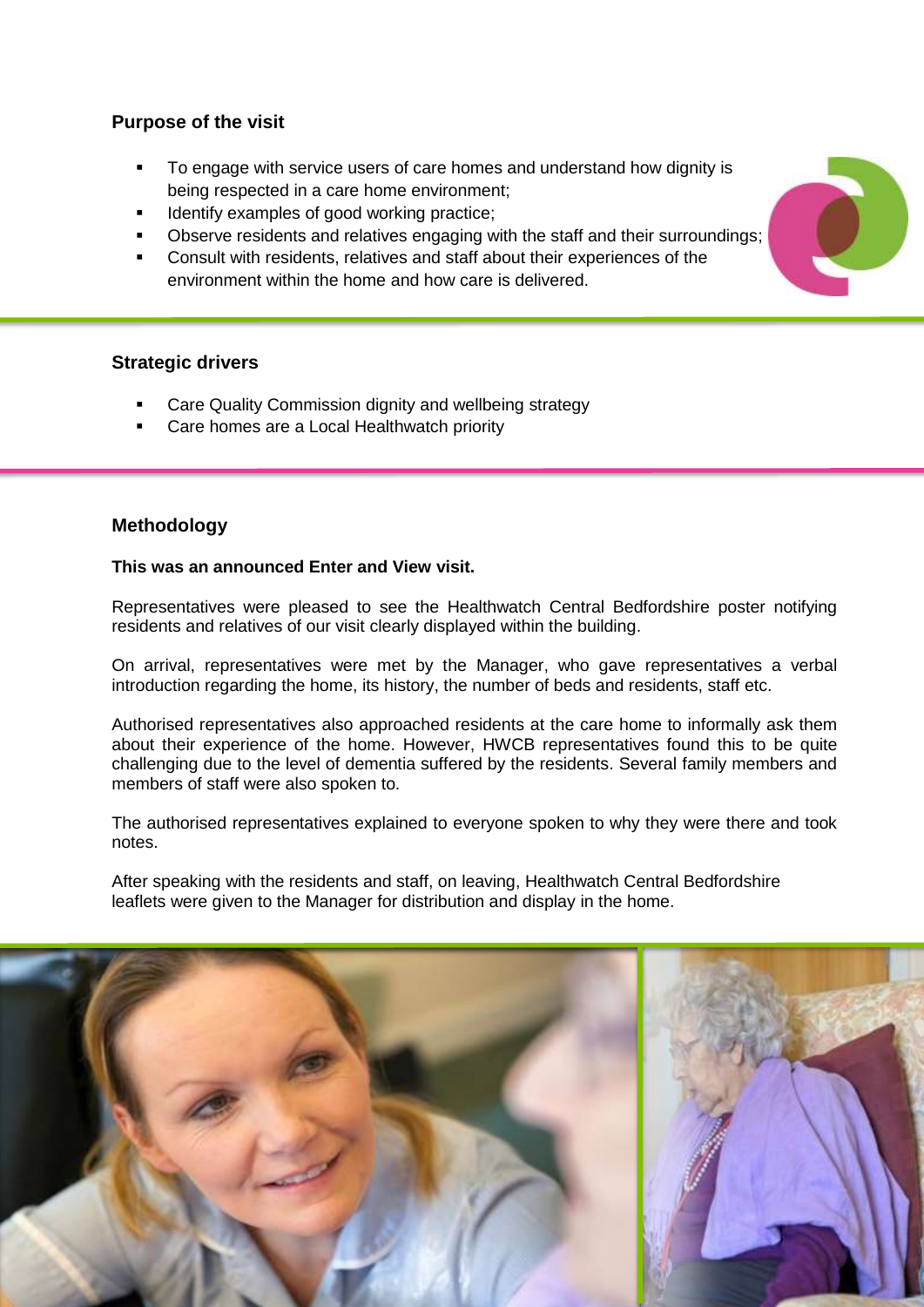# **Summary of findings**

At the time of the visit, the evidence is that the home was operating to a very good standard of care with regard to dignity and respect.

- $\triangleright$  Residents looked tidy, clean and well cared for, representatives saw no evidence of dignity not being respected.
- $\triangleright$  Representatives saw evidence of staff interacting with residents positively and regularly and addressing them by their first names.
- $\triangleright$  Residents spoken to were generally happy with the meals, the menu was balanced and nutritious, and mealtimes were suitable for the residents. Residents could also choose where to take their meals.
- $\triangleright$  There was clear evidence of social activities and the residents spoken to were given the option of taking part in organised activities along with their relatives.

The Manager advised representatives that the current capacity of the home is as follows:

- $\geq$  20 single occupancy rooms or this can be reduced to 18 when two rooms are changed to double occupancy.
- $\triangleright$  At the time of the visit, a total of eight residents were living at the home (the oldest - 108 years), two of whom are bedbound. The two bedbound residents are attended to by visiting District Nurses
- $\triangleright$  The majority of residents are funded by Central Bedfordshire Council, some are funded privately and one or two funded by Luton Borough Council.
- $\triangleright$  The home does not currently offer rehabilitation although beds are available for respite care.
- $\triangleright$  A total of 15 members of staff are employed, including carers and senior carers, cooks, gardeners, and cleaners.
- $\geq$  The cleaner at the home is employed from 08.00 to 14.00 each day and also undertakes the role of activities coordinator for an hour in the afternoon.
- $\triangleright$  Four carers are on duty during the daytime with four at night, three of whom are seniors.
- $\triangleright$  The types of residents catered for includes those with dementia and the frail elderly. All residents are over the age of 65.



# **Results of Visit**

#### **Environment**

On entry, representatives found the environment to be clean, warm, light and airy. The atmosphere was 'neutral' in that there were no apparent smells, good or bad.

The premises consist of two former nineteenth century domestic houses merged into one; the home occupies four floors. The upper floors can all be accessed by stairs and/or lifts.

Four rooms are en suite; the home has one wet-room and one bathroom with a newly installed sensory bath.

The large communal lounge room was being used at the time of the visit. This opens onto a well-tended landscaped garden, accessible to residents including those in wheelchairs, with seating, bird feeders and tables and flower beds which residents are able to help cultivate.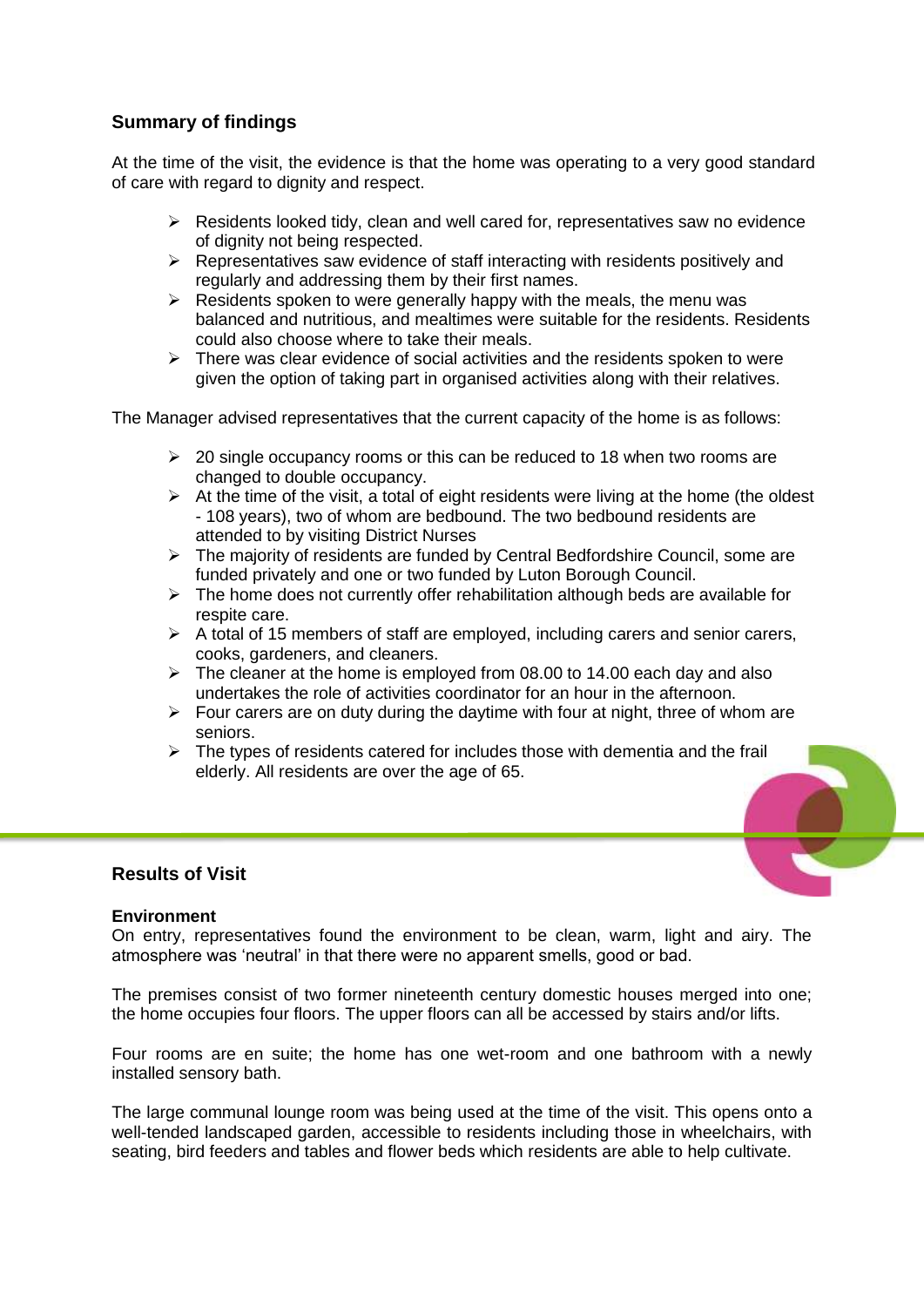The furniture in the lounge looked 'tired and worn' which could also be applied to a few of the carpets throughout the home. Representatives were informed that there is an ongoing programme of redecoration and replacement which was visibly confirmed in various rooms, particularly the bathroom with the new sensory bath.

#### **Promotion of Privacy, Dignity and Respect**

All the residents seen at the time of the visit appeared to be well dressed and cared for. Representatives were advised that each resident has a key worker who also works with the family.

The home has a laundry situated on the lower ground floor; each resident has their own laundry box which is changed daily and all their clothes are labelled. All bed linen is changed regularly or as necessary.

Each resident's Care Plan is kept in the office which is available for residents and their family to view, with 'turning' charts, night charts, food and drink and bowel movement records. The Care Plans also includes a photograph of the resident.

The door to each resident's room can be locked and there is also a lockable safe in each room for the residents' valuables. The senior carer on duty has a master key to the rooms.

Rehabilitation beds are not available at the home; however an NHS physiotherapist can be accessed when and if necessary. Representatives were advised that the home also provides the following visiting services:

- $\triangleright$  Hairdresser once per week.
- $\triangleright$  Chiropodist six to eight weekly.
- $\triangleright$  Dentist as required.
- $\triangleright$  Optician as required.

#### **Promotion of Independence**

Residents are encouraged to bring personal possessions, photographs, pictures, ornaments and small pieces of furniture to create familiar surroundings.

All residents are offered the opportunity to be involved in social activities organised at the home which includes trips outside of the home. Relatives are also included in activities planning.

Representatives observed residents in wheelchairs being moved around the home without undue difficulty; there is sufficient space to facilitate this.

#### **Interaction between Residents and Staff**

HWCB representatives spoke with residents in the communal lounge. The residents spoken to stated they were comfortable at the home and quite happy. Residents were impressed with the activities available and the care received.

#### **Residents**

All residents are assessed by the Manager, prior to acceptance to the home, either in their own homes or in hospital. Assessments are designed to ascertain that the residents needs can be met by the home and to establish their 'likes and dislikes'.

Representatives were advised that residents are registered with various local GP surgeries, and GP attendance at the home is quite satisfactory.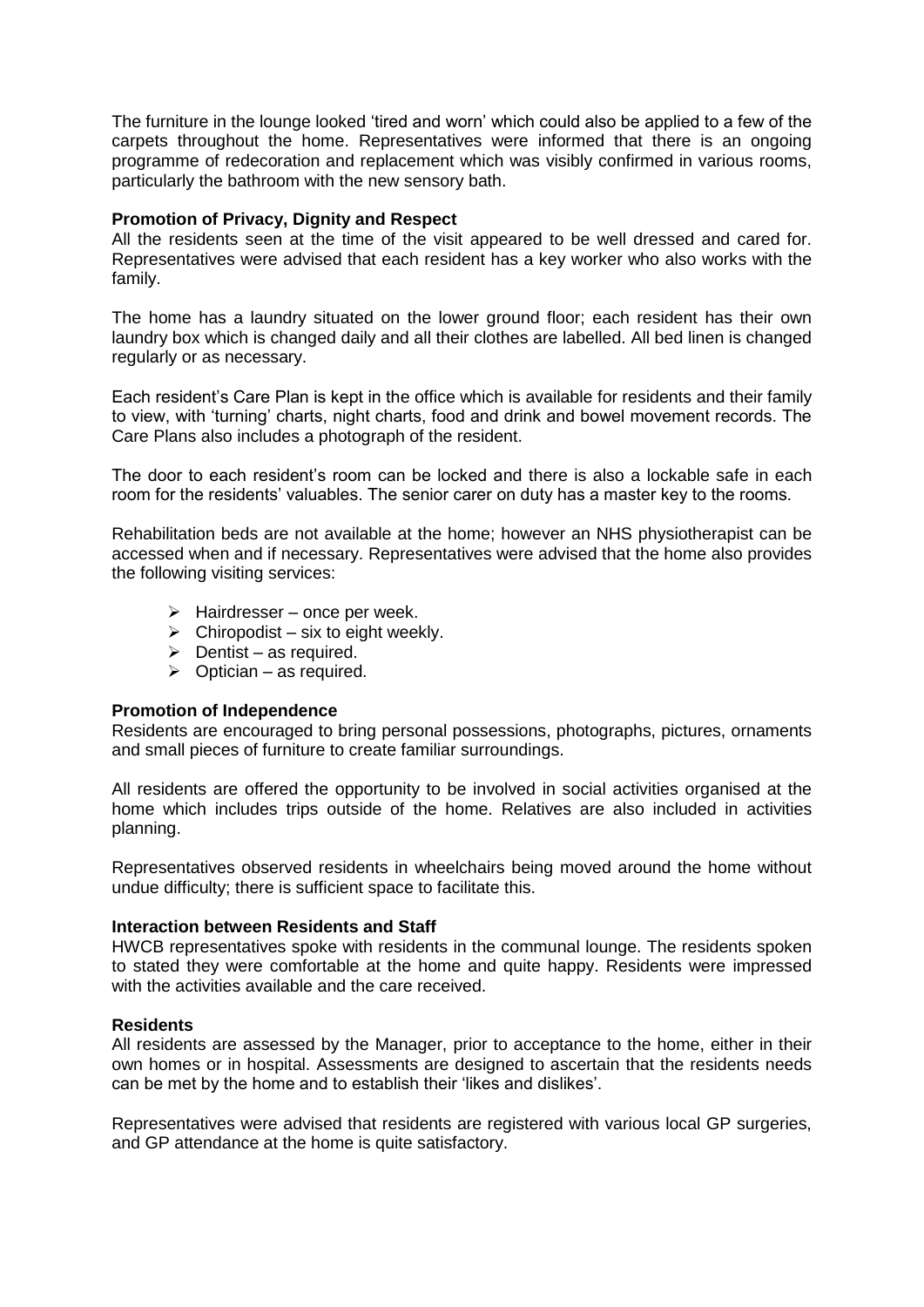#### **Food**

The daily menu is managed on a four week cycle which appears to be comprehensive. The home also has Food First certification. The menu is available in both printed and pictorial formats. All food is freshly prepared on the premises.

Representatives witnessed residents and relatives being offered refreshments during the visit. The residents appeared content with the care they received at mealtimes and were able to choose where to take their meals; in the lounge dining area or in their rooms. The residents, representatives spoke to, all advised that the standard and variety of food served was very good.

#### **Recreational activities/Social Inclusion/Pastoral needs**

The recently appointed part-time Activities Co-ordinator organises events to involve residents and their relatives as much as possible. The communal lounge is used for the majority of activities.

Representatives did not witness residents being forced to take part in activities; it is optional for all residents. Representatives were advised by both staff and residents that activities included trips outside of the home to local tea rooms, parks and to the seaside. Visits to the home by local schools and their choirs are encouraged.

Representatives were advised that there are twice monthly visits from a Baptist Minister and the home also encourages visits from other religious denominations. Residents are able to visit local churches.

#### **Involvement in Key Decisions**

Representatives were advised that meetings with residents and their relatives are regularly scheduled but poorly attended.

Communication is maintained via the monthly newsletter which is posted out in hard copy with the clients' invoices.

#### **Concerns/Complaints Procedure**

The Manager, residents, relatives and members of staff all confirmed there is a complaints procedure, although no resident or relative spoken to mentioned having used it.

The Manager informed representatives that all complaints are logged, numbered and speedily resolved.

#### **Staff**

All staff seen and spoken to during the visit were friendly and helpful to HWCB representatives and to residents they were observed interacting with. All staff, observed speaking to residents, clearly knew them well, using their first names. Staff appeared to be well trained and representatives were confident the residents were well cared for.

Representatives were advised that residents' medication is distributed by a senior carer at all times although this was not witnessed. Representatives were also advised that DNRs (Do Not Resuscitate) notices (if appropriate) are kept within each residents Care Plan, which was later visually confirmed.

#### **Visitors and Relatives**

Representatives observed family members visiting residents in the home and spoke to several of them, all of whom spoke highly of the care afforded to their relatives.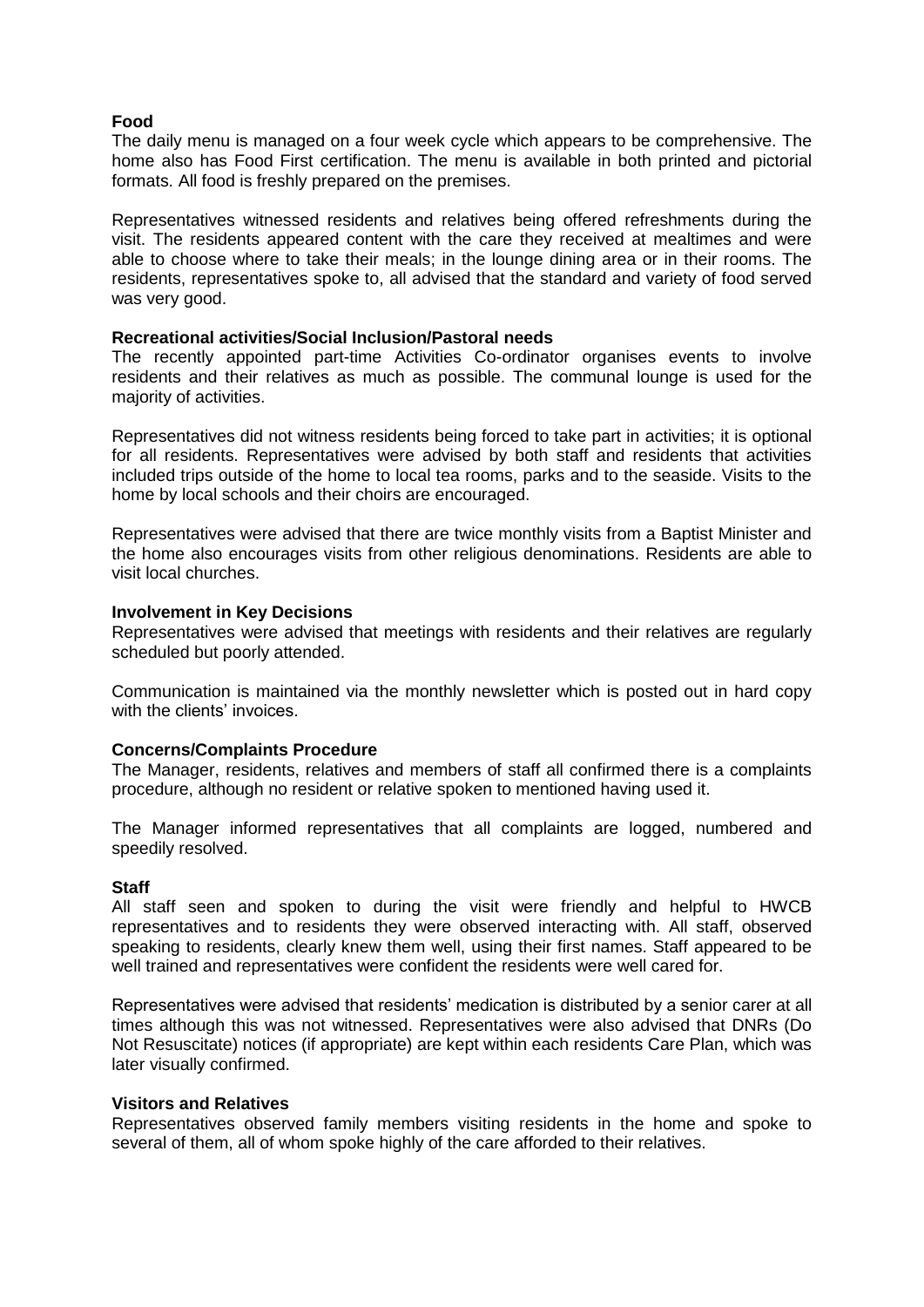The Healthwatch Central Bedfordshire notice was displayed in the care home advising relatives of the visit; however Healthwatch Central Bedfordshire was not contacted directly by any relative prior to or since the visit to the home.

#### **Additional Findings**

The management of the home is attentive to all suggestions for improvement and this is highlighted by the appointment of an Activities Coordinator.

The cleaner was observed working in the home and representatives took the opportunity to speak to her. The cleaner described her routine and the good practice of storage and security of the cleaning materials.

#### **Recommendations**

This report highlights the good practice that was observed and reflects the resident's and relative's satisfaction with the care and support provided.

# **Recommendations**

This report highlights the good practice that was observed and reflects the resident's and relative's satisfaction with the care and support provided.

- Healthwatch Central Bedfordshire recommends that the Activities Co-ordinator's career path is further encouraged and developed for the mutual benefit of the residents and the Coordinator.
- $\triangleright$  Healthwatch Central Bedfordshire also recommends that Friars Lodge continue with their programme of redecoration and replacement and that this programme is completed in the shortest possible time to ensure that residents enjoy a convivial and welcoming environment.
- $\triangleright$  Healthwatch Central Bedfordshire further recommends that this report is shared with the residents, relatives and staff of Friars Lodge, to be advised that if they should wish to contribute any additional comments about the report, they should contact Healthwatch Central Bedfordshire direct on 0300 303 8554.